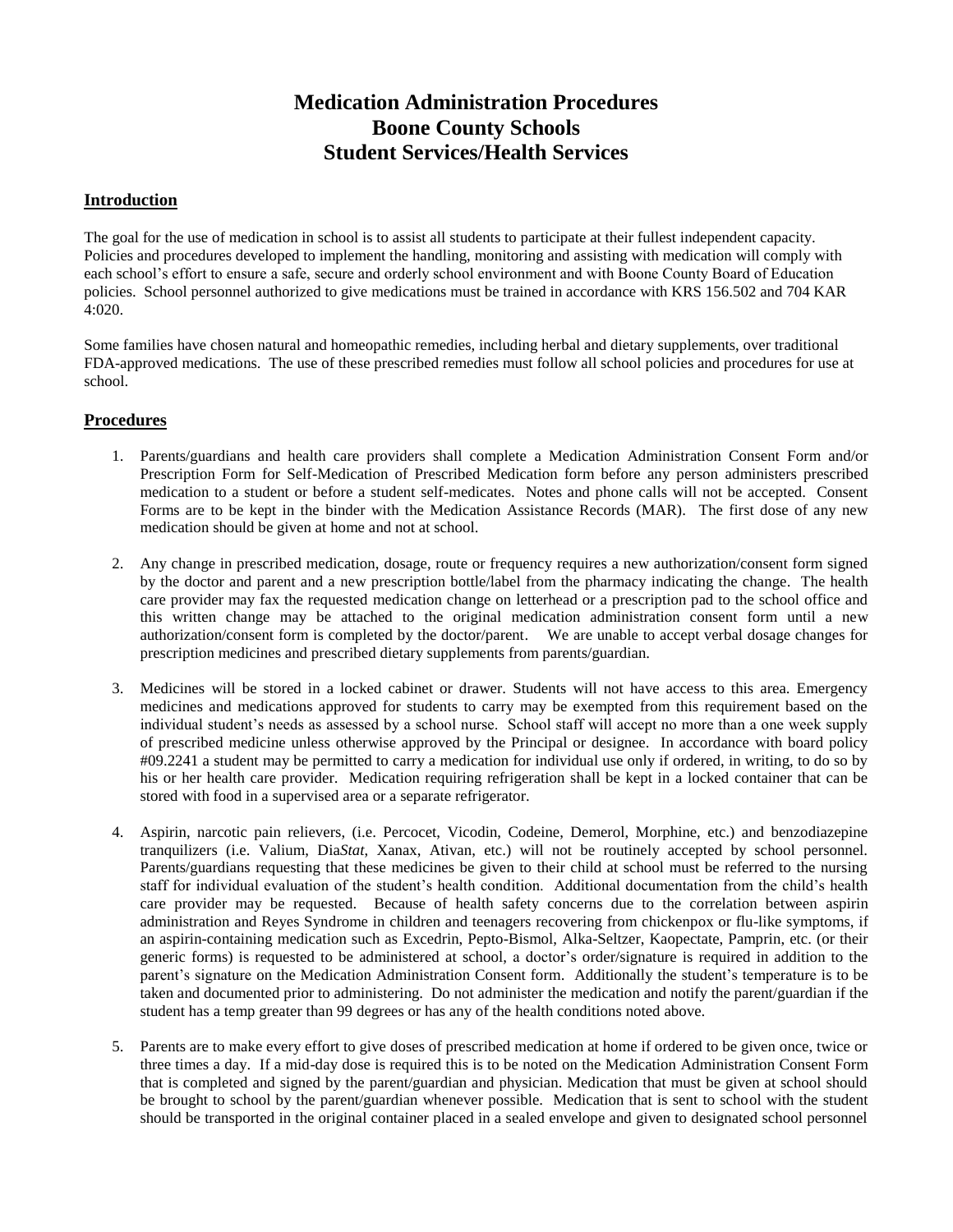immediately upon arrival. Prescribed oral medications in pill/tablet/capsule form shall be counted and the number recorded on the Medication Administration Record.

- 6. Field Trip Medication Administration: Prescribed medications (prescription, herbal and dietary supplements alike) ordered by a physician and non-prescription over-the-counter medications which are essential for the student to take during and/or after school hours while attending a school-sponsored event/field trip shall be given according to the instructions noted on the Medication Administration Consent Form. Medicines administered on field trips are to be documented on the student's MAR by the person administering that medication.
- 7. Prescription medication must have a pharmacy label affixed that includes the child's name, date dispensed, name of the medication, dosage, strength, expiration date, and directions for use including frequency, route of administration, time interval of the dose, prescriber's name, and pharmacy name, address and phone number.
- 8. Prescribed herbal/dietary supplements and non-prescription over the counter medication must be in the original container and marked with the student's name. In addition to the completed 'Consent' form, the prescribing physician for a herbal/dietary supplement is requested to prepare a letter which includes the following:
	- confirmation that the herbal/dietary supplement is safe for the child to take;
	- documentation that the herbal/dietary supplement must be administered during the school day; and
	- instructions on how and when the herbal/dietary supplement must be administered at school.
- 8. A student's medicine (with the exception of topical preparations for emergency First Aid use) must be provided by the parent/guardian. No stock medications such as Tylenol, Mylanta, cough drops etc. will be kept at school for the purpose of administering to students.
- 9. If a child refuses to take medication or is uncooperative during medication administration, documentation shall be made, the parent/guardian and school nurse (if appropriate) will be contacted and the medication administration may be omitted. If necessary, a conference may be scheduled with the parent/guardian to resolve the conflict.
- 10. Only school employees who have completed the Medication Administration Training for Non-Licensed Personnel published by the Kentucky Department of Education may administer medication to students. This training is only good for the current school year and must be completed annually. Medication administration to students cannot be delegated to parent or community volunteers (exception: a parent administering medicine to his or her own child).
- 11. Non-prescription (over the counter) medications may be accepted on an individual basis as provided by the parent/guardian when a completed Medication Administration Consent Form is submitted. The medication should be in the original container, dated upon receipt, and given no more than 3 consecutive days without an order from the physician/health care provider. Medications shall not be administered beyond its expiration date.
- 12. Medication is not to be released to students to take home on the bus. The parent/guardian will be notified of any unused medication remaining at school and is responsible for retrieving this. Medication not picked up by the end of the school year is to be discarded by mixing with glue (for pills) and kitty litter (for liquids) and placed in a trash receptacle. Prescription medication not retrieved is to be counted, with a witness present, and discarded as above. Document this on the student's MAR, including the witness' signatures.
- 13. 911 and the student's parent/guardian are to be called after the administration of any emergency medications (Epi-Pen, Glucagon, Dia*stat* and Versed for prolonged seizures). The student may be taken home, at the parent/guardian's discretion, if they communicate this to EMS and arrive at school to accept responsibility for the student prior to EMS decision to transport to the hospital.
- 14. Except for medications approved for self-administration, the administration of any medication to a student must be supervised by an authorized individual and documented on the medication log. Documentation of all medicines is to be in the following format:
	- a. Medication administration at or during school hours is to be documented on the Boone County Medication Administration Record (MAR) in black or blue ink only: *no pencil*. No white-out or other means of covering data entered is to be used; draw a single line through the error, note 'Void" and initial.
	- b. Each entry must be complete with the student's first and last name, grade, sex, classroom teacher when medication is due, health care provider and emergency contact information and the name of the medication with the dosage and time it is to be given. The dosage must be specified (i.e. 5 mg, not 1 pill).